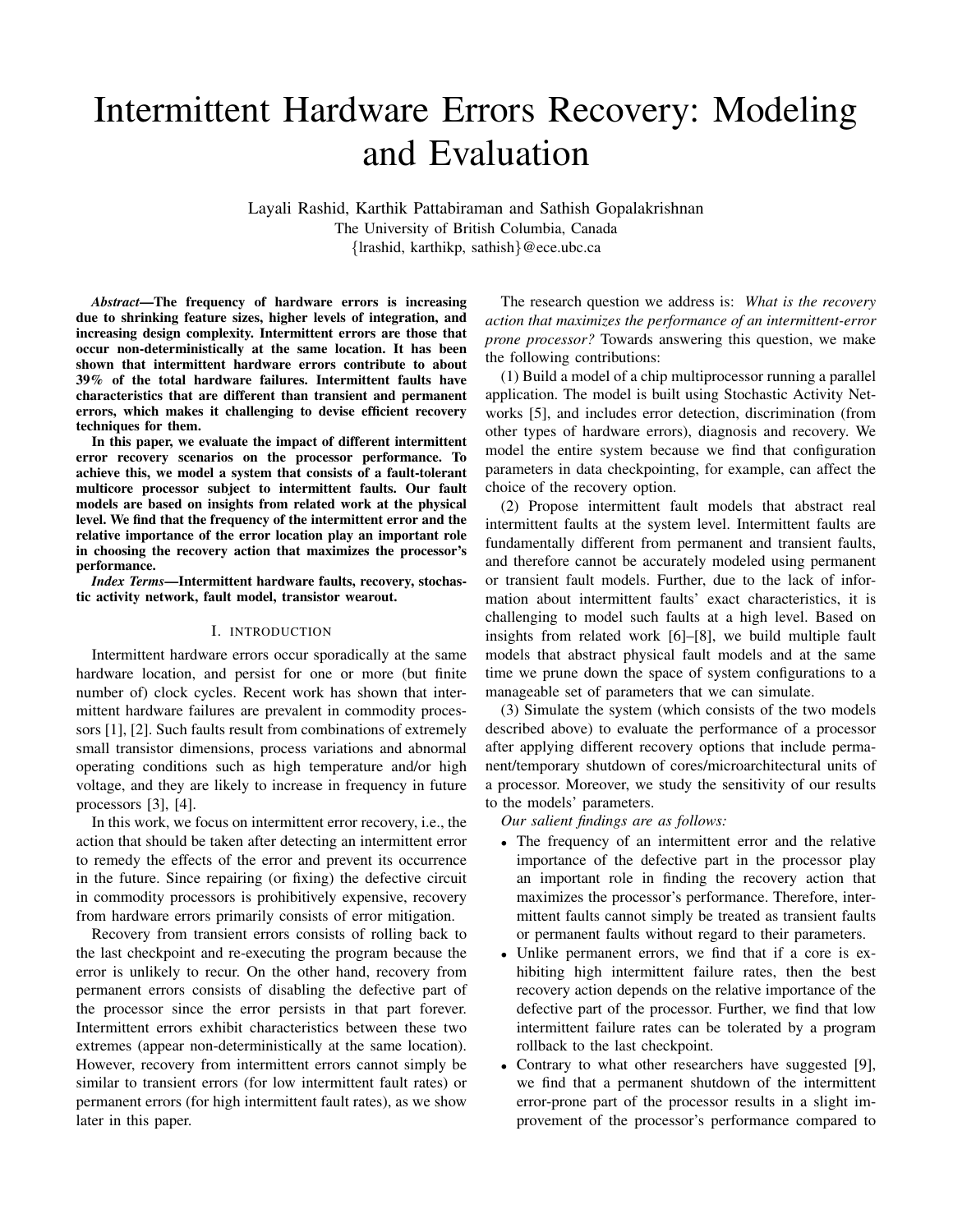the temporary shutdown of the same part.

### II. INTERMITTENT FAULTS

# *A. Definition*

We define an intermittent fault as one that appears sporadically at the same hardware location, and lasts for one or more (but finite number of) clock cycles. This is consistent with definitions in prior work [2], [9]. The main characteristic of intermittent faults that distinguishes them from transient faults is that they occur repeatedly at the same location, and are caused by an underlying hardware defect rather than a onetime event such as a particle strike. However, unlike permanent faults, intermittent faults appear non-deterministically, and only under certain operating conditions.

# *B. Causes*

The major cause of intermittent faults is device wearout, or the tendency of solid-state devices to degrade with time and stress. Wearout can be accelerated by aggressive transistor scaling which makes processors more susceptible to extreme operating condition such as voltage and temperature fluctuations [3], [4]. Many well studied mechanisms such as gate-oxide breakdown, negative bias temperature instability (NBTI), hot-carrier injection (HCI) and electromigration [4] occur due to wearout.

Studies have shown that errors generated by NBTI are intermittent because up to 40% of the NBTI damages are reversible after stress removal (typically, high temperatures). The remaining 60% of the damages are permanent (similar behavior has been observed for HCI) [10]. Time-dependent dielectric breakdown (TDDB) results in intermittent errors because it appears as Soft Dielectric Breakdown (SDB) at nominal operating conditions, which is less damaging, then progresses to Hard Dielectric Breakdown (HDB) if the stress conditions persist [6], [8]. In the long term, such faults may eventually lead to permanent defects.

Another cause of intermittent faults is manufacturing defects that escape VLSI testing [2]. Often, deterministic defects are flushed out during such testing and the ones that escape are non-deterministic defects, which emerge as intermittent faults.

Finally, design defects can also lead to intermittent faults, especially if the defect is triggered under rare scenarios or conditions [11].

## *C. Statistics of fault occurrence*

Few field studies have been conducted on intermittent error rates. Constantinescu [2] found that 6.2% of the hardware errors in memory subsystems are intermittent. However, he does not present any data for processor faults. A recent study by Nightingale et al. [1] analyzed error logs sent by the Microsoft Windows Error Reporting (WER) program from 950,000 personal computers. They found that, of the hardware errors reported about microprocessors, approximately 39% are intermittent. However, they only consider a small class of processor errors, and only those that cause operatingsystem crashes. As a result, they under-estimate the number of intermittent errors that occur in the field.

*Fault distribution:* Studies that focus on wearout failures found that the distribution of aging failures follow either lognormal [12]–[14] or Weibull distributions [15]. These studies focus on the phase in which the aging errors persist for long periods and eventually lead to permanent errors. In contrast, the focus of our work is on intermittent faults that have not progressed to permanent faults yet.

# *D. Fault models*

Due to the lack of intermittent faults' field studies in commodity processors, there are no definite answers as to when exactly they occur, how frequently they occur and the length of their occurrence. In this section, we rely on prior work to build approximate intermittent fault models. Moreover, we study the sensitivity of our results to fault models and failure rates (Section V-A).

We make the following assumptions in our fault models:

- At any time, a microarchitectural unit may be affected by at most a single intermittent fault.
- At any time, at most a single microarchitectural unit may be affected by an intermittent fault.

The intermittent faults considered in this paper are caused by temperature/voltage fluctuations and wear out. We do not consider intermittent errors caused by manufacturing defects or design defects due to lack of information about their distribution. Moreover, since the focus of this paper is on processor faults, we do not consider errors that occur in the memory and I/O hierarchy. Such errors are usually tolerated by Error Correcting Codes and Cyclic Redundancy Checks.

We consider three fault models to characterize intermittent faults as follows:

- Base fault model: In this model, we assume that each core experiences faults that are distributed exponentially with an MTTF of 6.56 years. This MTTF is found by Nightingale et al. [1] using a large-scale study on data obtained from the Windows Error Reporting System. Therefore, intermittent faults in this model occur rarely. The machine in this model is hardened against temperature and voltage fluctuations, infant mortality and wearing out. Such processors can be fabricated using large transistors, for example.
- Exponential fault model: Similar to the base fault model, each core starts its lifecycle with a base MTTF of 6.56 years. However, at some point during its life time the core experiences high temperature and voltage fluctuations, but these fluctuations do not permanently affect transistor performance. In other words, the transistors in this model are sensitive to temperature/voltage swings but there is no wearing out. Fault arrivals are modeled as a Poisson process. The duration of a fault burst is also assumed to follow an exponential distribution.
- Weibull fault model: This model is similar to the exponential fault model in that each core starts its lifecycle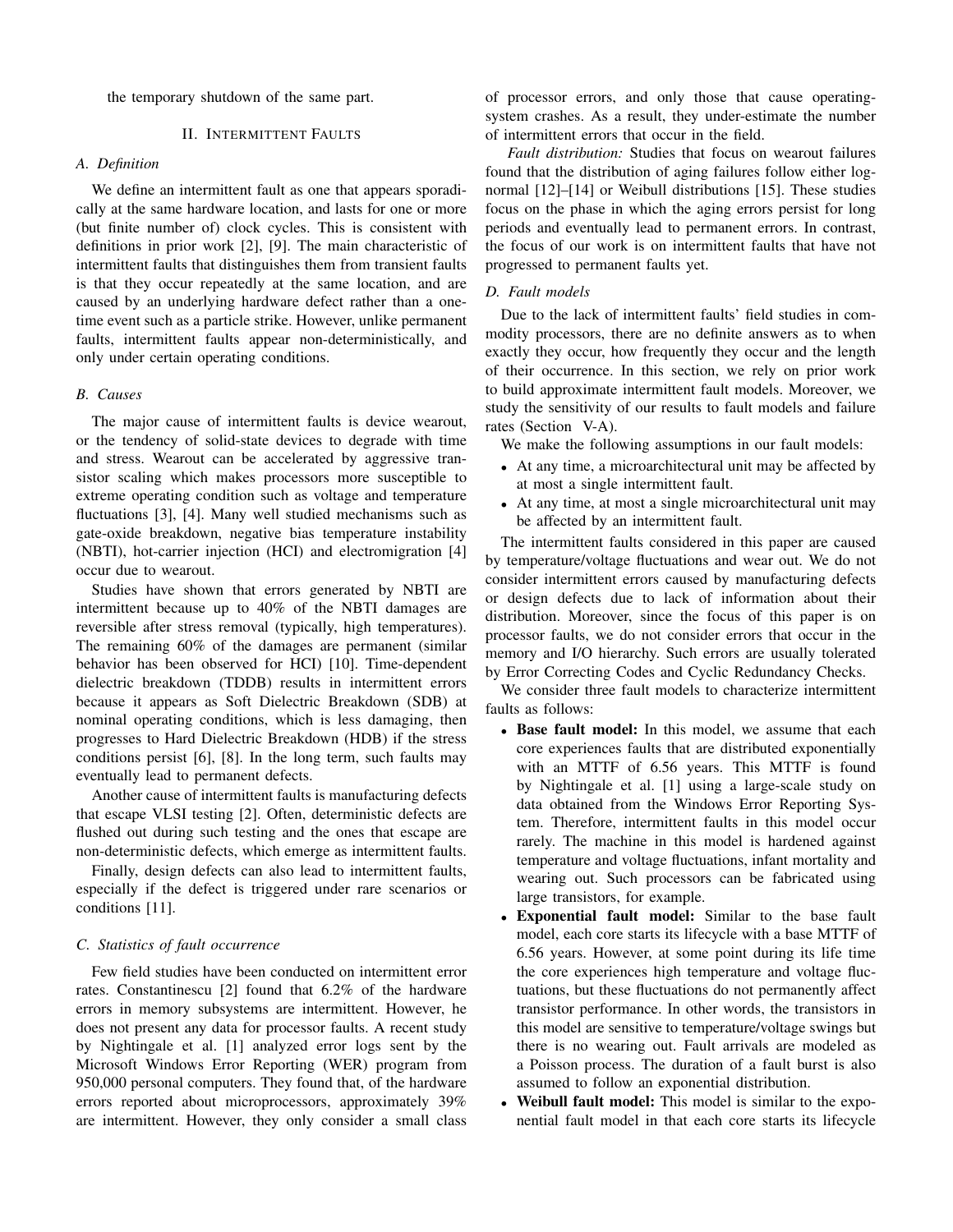with a base MTTF of 6.56 years and during its life time it experiences extreme temperature/voltage instabilities. However, in this model such hikes in temperatures and voltages will lead to transistor wearouts [6]–[8], [10]. Hence, we model the occurrence of fault bursts using Weibull distribution with a shape parameter of 1.4 [16] and a variable scale parameter depending on the MTTF. Similar to the previous model, during each error burst, the fault is modeled using exponential distribution.

# III. SYSTEM DESCRIPTION

Our target system is an error-tolerant chip multiprocessor, where two to thirty-two cores reside on the same chip. A study of the efficiency of a recovery technique of such a system should not only include a model of the recovery technique, but also a model of all other fault-tolerance techniques at different levels of granularity. This is because these tolerance techniques include design parameters that may affect the choice of the appropriate recovery action. Our model consists of fault detection, discrimination, diagnosis and recovery.

We start this section by listing our definitions and assumptions (Section III-A). Then we present an overview of the faulttolerance techniques that are common to all recovery scenarios (Section III-B). After that we detail the different recovery models that we consider: (1) rollback-only recovery: where no reconfiguration action is conducted. A simple rollback to the last checkpoint is applied upon each error detection. (2) Core-level reconfiguration: where the defective core is disabled upon error detection and discrimination. (3) Unitlevel reconfiguration: where a fine-grained reconfiguration at the level of the defective microarchitectural unit is conducted upon error detection, discrimination and diagnosis.

Finally, we describe our Stochastic Activity Network (SAN) models in Section III-D (we use SANs to build the model of the system).

#### *A. Definitions and assumptions*

We follow the standard definitions of the fault tolerance terms, a summary of the terms we use is available in Table I.

To evaluate the performance of a processor under different recovery scenarios, we use the term *useful work* [17]. Useful work is the fraction of effective work a processor accomplishes in a certain time duration. It does not include work repeated because of a failure that occurs before saving work to a checkpoint, nor does it include the work done while saving checkpoints, recovering from errors and diagnosing and reconfiguring the processor. More details about how we measure the useful work are available in Section IV.

We make the following assumptions in the model:

- Errors covered are due to intermittent hardware faults only. However, we model a fault discrimination technique to distinguish such failures.
- Intermittent failures can occur during checkpoint recording and during processor reconfiguration.
- Intermittent failures cannot occur during program rollback to the last checkpoint. They also cannot occur during

TABLE I: Terms and definitions.

| <b>Term</b>   | <b>Definition</b>                                         |  |
|---------------|-----------------------------------------------------------|--|
| <b>Detect</b> | to find that an error affected a program such             |  |
|               | that the program's state has been changed<br>erroneously. |  |
| Diagnose      | to isolate the physical location of an error,             |  |
|               | a core or a microarchitectural component in               |  |
|               | this work.                                                |  |
| Discriminate  | to distinguish between transient, intermittent            |  |
|               | and permanent hardware error.                             |  |
| Recover       | to remedy the effects of an error on program              |  |
|               | state by restoring the program's state to the             |  |
|               | last saved checkpoint and possibly disabling              |  |
|               | the defective physical part of the processor.             |  |

error diagnosis process. This assumption is reasonable because most diagnosis techniques can be performed using other healthy cores or specialized hardware [12], [18].

A discussion of the impact of these assumptions on the applicability of our model to real processors is available in Section VI.

#### *B. Overview of an error-tolerant core*

We use state transition diagrams to describe system evolution (Figure 1 describes the lifecycle of a core). Note that this diagram is shown for exposition only, and the actual model is built using SANs. This part of the model is common to all three recovery scenarios.

In this system, a multithreaded program runs in an onchip-multiprocessor with two to thirty-two cores (Box 1). A coordinated checkpoint is recorded periodically (Box 2). All cores use coordinated checkpointing, i.e., a checkpoint is taken for all cores at the same time [17]. The details of the coordinated checkpointing implementation are out of this paper's scope. Coordinated checkpointing implies that all cores on a chip are running one parallel program. If a core fails, the program will be restored to the previous checkpoint (hence, all cores perform recovery) and any work that has not been checkpointed is lost. *This model is a representative of modern workloads where massively parallel programs are running across all cores simultaneously.* While the system is running (either executing a program or storing a checkpoint), an intermittent fault can occur in any unit of the processor in any of the cores.

If the intermittent fault is activated, i.e., if this fault manifests itself to the program, it can cause the following outcomes [19] [20]: (1) benign, which means that the program affected by this error will continue running and generating correct results, (2) silent-data corruption, which means that the program will continue running but its state is corrupted by the error. At a later stage this error might be detected by software/hardware detector (Box 3), or (3) the fault activates a hardware trap and the program crashes (e.g., program accesses memory using invalid address) (Box 3). In our model, if an error is activated, is not a benign error and is detected then this behavior is represented by a transition from Box 1 or 2 to Box 3, otherwise, the program can continue running as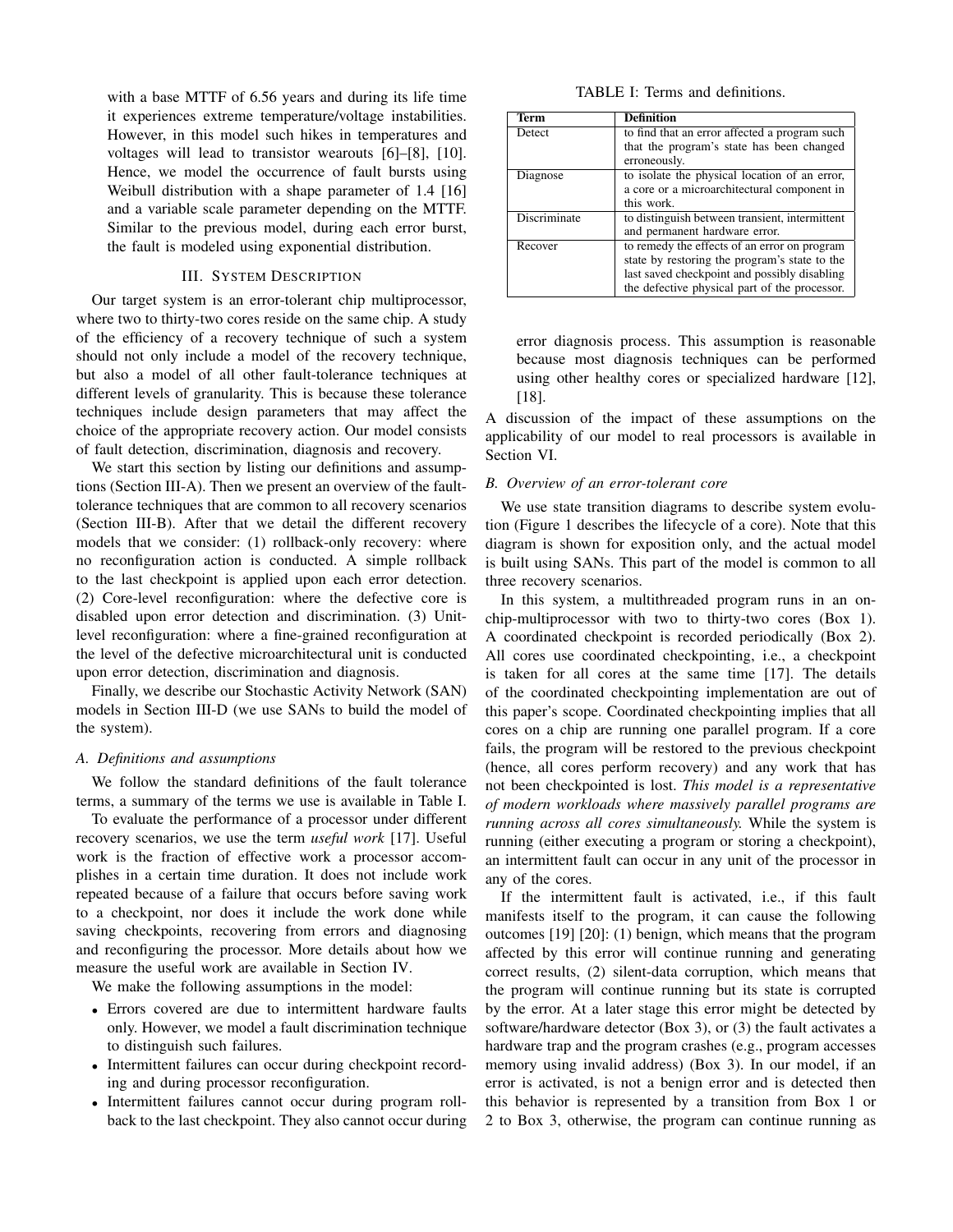

Fig. 1: An overview of an error-tolerant core with rollbackonly recovery.

usual. When an error is detected or a program crashes then the program rolls back to the last checkpoint to recover from the effects of the error (Box 4).

## *C. Recovery scenarios*

We now describe different scenarios for intermittent-error recovery. As mentioned in the previous section, all the models below share the same mechanisms for error detection and checkpointing.

*Rollback-only recovery:* In this basic model (Figure 1), no recovery technique is applied other than rolling the program to a checkpoint. Therefore, no error discrimination technique is required. Upon error detection, recovery using the last stored checkpoint is conducted (Box 4) and then the system continues running as usual (Box 1).

*Core-level reconfiguration:* In this model (Figure 2), upon error detection a fault-discrimination technique is applied. We use the Alpha count-and-threshold error discrimination mechanism proposed by Bondavalli et al. [16] for fault discrimination (Box 5). The recovery action for this particular scenario is to disable the core (Box 6). A diagnosis technique is not required in this model since each core has its own error-distinguishing technique which identifies the intermittent-error prone core. The duration of the core shutdown is either permanent [21], represented by an infinite loop between Boxes 7 and 8, or temporary [9] where a core enters the same loop for a short period of time.

*Unit-level reconfiguration:* In this model (Figure 3), upon error detection, an error-discrimination technique similar to the previous scenario is applied. When an error is identified as intermittent, a fine-grained diagnosis technique is used to isolate the error-prone microarchitectural unit (Box 6). Once the defective unit is identified, a decision is made as to whether the unit must be shut down. If a core can operate without this unit (e.g., there exists a replica of this unit, or the program can be detoured to avoid using it [22]) then the unit is disabled and the core will continue running programs possibly with degraded throughput. In this case, the error discrimination variable for this core is reset. Similar to corelevel reconfiguration, the duration of the unit shutdown is either permanent, represented by an infinite loop between



Fig. 2: An overview of an error-tolerant core with core shutdown.



Fig. 3: An overview of an error-tolerant core with fine-grained reconfiguration.

Boxes 8 and 9, or temporary where a unit enters the same loop for a short period of time. Otherwise, the unit is *not* disabled and the core continues running the program despite the defective unit.

# *D. SAN models*

We build the models discussed in the previous section using Stochastic Activity Networks (SAN). SAN's are a convenient, high-level, graphic abstraction for modelling stochastic systems. We use a single SAN in all our experiments. Different fault models and recovery scenarios are represented by changing parameters in this model. A prior knowledge of SANs is not required to understand our models.

# Chip multiprocessor with unit-level reconfiguration and base fault model

Our model of a chip multiprocessor is depicted in Figure 4. When an application starts execution, it enters the *Run* place.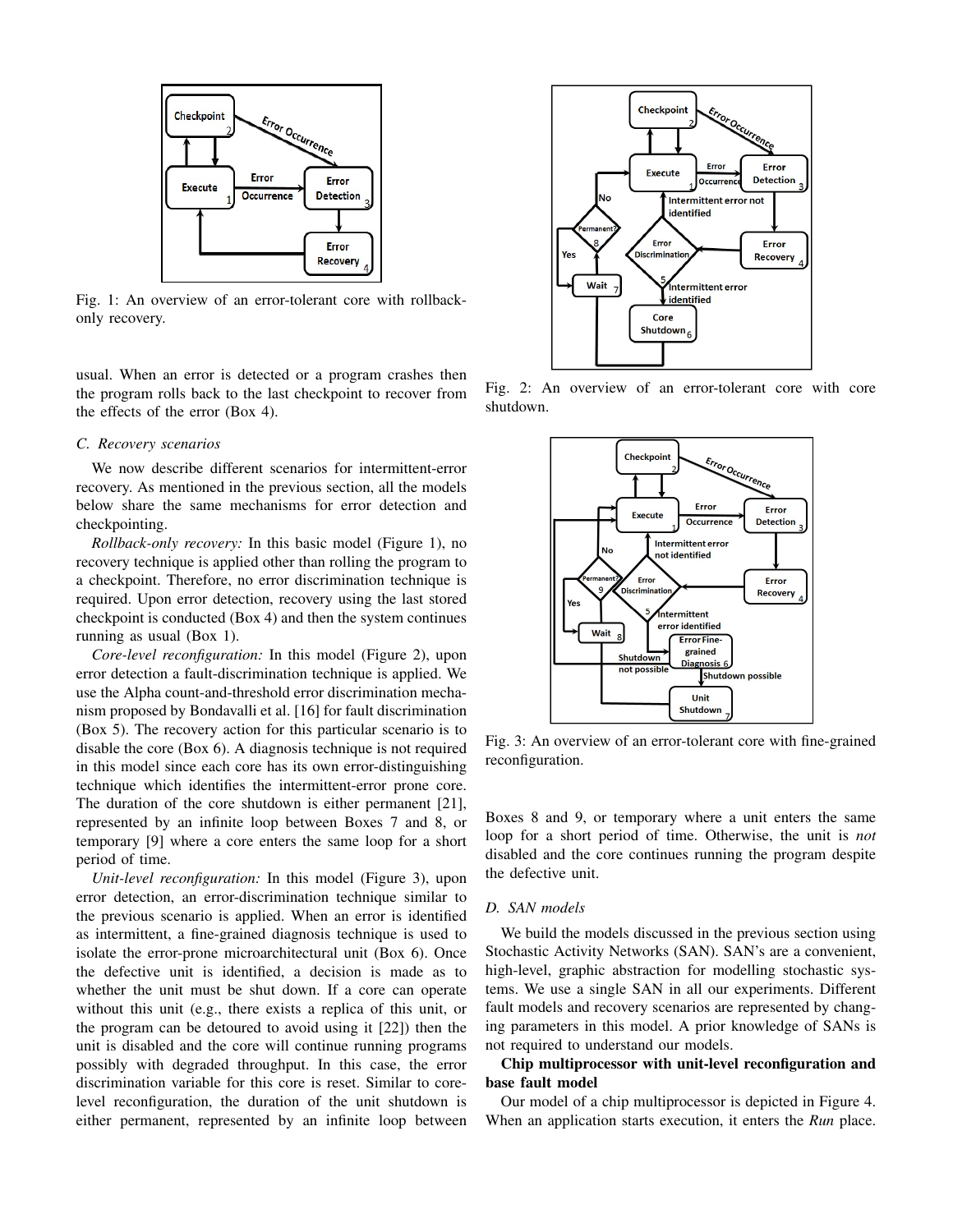

Fig. 4: Our SAN model for a fault-tolerant processor.

As the execution progresses, a checkpoint is taken periodically whenever *ChkptFreq* timed activity fires and then the program is transferred to the *Checkpoint* place where it stays there for a *ChkptDuration* duration. At every checkpoint the useful work is incremented at *OG8* output gate. The increment depends on how many cores and units are functioning in the processor at the checkpoint time.

At the same time, a token in the *Error* place models the errors that might occur because of the base fault model which follows exponential fault distribution with nominal MTTF. When the *ErrorFreq* timed activity fires, one of two possible outcomes (or cases) can take place. The top case models the probability of activated errors that either cause crashes (hardware trap or OS exception) or are detected through a software/hardware detector. The bottom case models: (1) inactivated faults, (2) activated faults that do not change the state of the program (benign faults) or (3) activated faults that change the state of the program but are not detected. When the top case executes, a token is moved from the *Error* place to the *Recovery* place. Both input gates *IG* and *IG2* ensure that whether the application (represented by a token) is in the *Run* or in the *Checkpoint* place, it will be transferred immediately to the *Recovery* place when *ErrorFreq* fires. Therefore, there are two tokens in the *Recovery* place at this point, one token from the *Error* place and another from either *Run* or *Checkpoint* place.

The *alpha* extended place is an array of alpha variables such that each core in the processor has its own alpha variable. A core's alpha is updated both on every checkpoint and on every crash/error detection to model the intermittent error discrimination mechanism in that core. One of the two tokens in the *Recovery* place can take one of the following directions:

(1) If the error is not identified as intermittent, then input gate *IG4* ensures that a token from the *Recovery* place is forwarded to *RecDuration1* timed activity which represents the time needed for an application to rollback to a checkpoint. The second token in *Recovery* place is not needed and will therefore be deleted. Then the output gate *OG2* places a token in the *Run* place which resembles the application resuming execution from the last checkpoint and losing all the work that has not been checkpointed.

(2) If the error is identified as intermittent, then a rollback to the last checkpoint is conducted through input gate *IG3* which ensures that a token from the *Recovery* place is forwarded to *RecDuration2* timed activity and then forwarded to the *Diagnosis* place. The second token in *Recovery* place is not needed and will therefore be deleted. The timed activity *RecDuration2* represents the time needed for an application to rollback to a checkpoint. The *DiagDuration* timed activity represents the time overhead of a diagnosis technique. Once this activity fires it can have one of two possible outcomes:

(1) Top case: the defective unit is diagnosed accurately. If the unit shutdown is temporary, then the disabled unit is removed from the set of available resources. In addition, a token is created in *TemporaryRemoval* place. This token stays there until *RemovalDuration* timed activity fires, this activity represents the duration of the shutdown (either temporary shutdown or permanent one, in which case the duration will be infinite). Once the timed activity *RemovalDuration* fires, the unit is put back into the pool of available resources. In addition, a token is put back in *Error1* place (*Error1* usage is explained in exponential and Weibull fault models) indicating that an error can happen in the future depending on the error distribution. The time required by the fine-reconfiguration technique is not modeled since this recovery action is invoked infrequently. Last, the alpha variable that corresponds to the reconfigured core is cleared upon diagnosis.

(2) Bottom case: the diagnosis process identifies a healthy unit as defective (inaccurate diagnosis). Therefore, a healthy unit is disabled, however, the intermittent error will still be active. In this case, the disabled unit is removed from the set of available resources until another diagnosis action is conducted. In addition, a token is created in *RemovalDuration* similar to the top case, but a token is put in the *Error1* place immediately.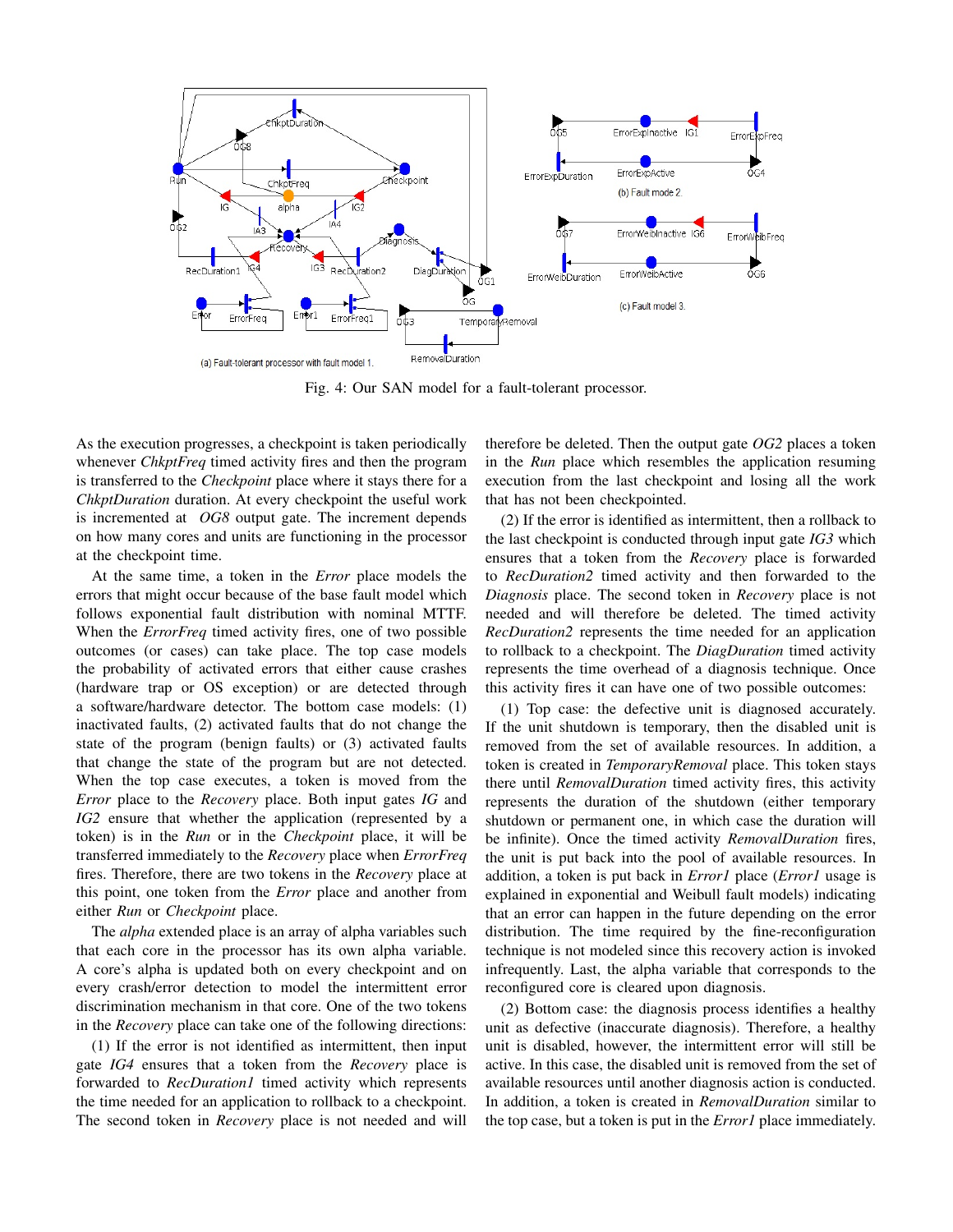In both cases, once the *DiagDuration* timed activity fires, a token is created in the *Run* place (by input gates *OG* and *OG1*), which resembles an application that resumes execution after a diagnosis and a potential reconfiguration. Further, a token is put back in *Error* which models the base fault model.

Rollback-only model: To build this model, input gate *IG3* is always disabled. Therefore, no fault discrimination, diagnosis or reconfiguration action is performed in this model.

Core-level reconfiguration model: To build this model, we do not need a diagnosis action since the array of alpha variables serves as a fault discrimination and diagnosis technique (remember that each core has its own alpha entry in the array). Therefore, the timed activity *DiagDuration* has a zero duration. Moreover, the bottom case in the same activity is always disabled.

Exponential and Weibull fault models: Exponential and Weibull fault models are built on the top of the model described earlier in this section.

Exponential fault model has fault arrivals that follow Poisson process (Figure 4 (b)). When the fault is inactive, a token is stored in place *ErrorExpInactive*, the input gate *IG1* ensures that the fault will not be activated if the defective core/unit is disabled. The timed activity *ErrorExpFreq* fires based on the corresponding MTTF, after which the output gate *OG4* creates a token in *Error1* place which represents the existence of a defective core/unit. In addition, a token is transferred from place *ErrorExpInactive* to place *ErrorExpActive*. Such token remains in the *ErrorExpActive* for the activity duration of the fault which is enforced by timed activity *ErrorExpDuration*. Once this duration has passed, the output gate *OG5* deletes the token in *Error1* place and the token from *ErrorExpActive* place is transferred back to place *ErrorExpInactive*.

Weibull fault model is very similar to exponential fault model (Figure 4 (c)). The main difference between the two models is that the activation times of intermittent faults in Weibull fault model are distributed according to Weibull distribution in timed activity *ErrorWeibFreq*.

## IV. EXPERIMENT SETUP

We use the Mobius modeling framework to construct and simulate our SAN models [5]. We evaluate the useful work of the model described in the previous section after 48 hours from the intermittent fault occurrence using Mobius simulations with a confidence level of 95%. The parameters we use are shown in Table II.

In our experiments, we focus on finding answers to the following research questions:

# (1) When should we recover from an intermittent fault by a simple program rollback to a checkpoint and when should we shutdown the defective component?

Typically, to recover from a hardware fault, the first step is to identify the type of the fault (permanent, transient or intermittent). In our work, we show that to recover from an intermittent fault we also need to identify the error rate and importance of the defective part. A fault that occurs frequently in a critical processor component, for example, might be

## TABLE II: Model parameters.

| <b>Parameter</b>                                                           | Value/Range <sup>1</sup>                                      | <b>Comments</b>                                                                                                                               |
|----------------------------------------------------------------------------|---------------------------------------------------------------|-----------------------------------------------------------------------------------------------------------------------------------------------|
| Base fault rate                                                            | Exponentially<br>distributed<br>with MTTF<br>of 6.56 years    | Found by Nightingale et<br>al. [1].                                                                                                           |
| Exponential fault model                                                    | Exponentially<br>distributed<br>with MTTF<br>of 2 hours       |                                                                                                                                               |
| Weibull fault model                                                        | Weibull<br>distribution<br>with MTTF<br>of<br>$1-40$<br>hours | We study the sensitivity of<br>our results to this parame-<br>ter.                                                                            |
| Fault rate during bursts                                                   | Exponentially<br>distributed<br>with MTTF<br>of 5 seconds     |                                                                                                                                               |
| Diagnosis duration                                                         | $\overline{2}$ sec                                            | Conservative<br>duration<br>DIEBA<br>since<br>reported<br>millisecons overhead [18].                                                          |
| Recovery duration                                                          | $0-60$ sec                                                    | number<br>Conservative<br>since Wang<br>al.<br>et<br>10 <sup>1</sup><br>reported<br>minutes<br>for<br>the<br>coordinated<br>checkpoints [17]. |
| Component rank                                                             | $0\% - 35\%$<br>of<br>the<br>processor's<br>throughput        | We study the sensitivity of<br>our results to this parame-<br>ter                                                                             |
| Meant time to checkpoint<br>(MTTC)                                         | $5-60$ min                                                    | Found experimentally us-<br>ing user-level checkpoint<br>in Linux [23]                                                                        |
| Checkpoint duration                                                        | $30 \text{ sec}$                                              | Found experimentally us-<br>ing user-level checkpoint<br>in Linux $[23]$                                                                      |
| Probability that an inter-<br>mittent fault is activated                   | 0.75                                                          | Found using microarchi-<br>tecture simulator [19].                                                                                            |
| Probability that an error is<br>detected                                   | 0.7                                                           | Conservative number for<br>detection coverage [24]                                                                                            |
| Probability of crash due to<br>an intermittent fault                       | 0.53                                                          | Found using microarchi-<br>tecture simulator [19].                                                                                            |
| Probability of benign in-<br>termittent faults                             | 0.34                                                          | Found using microarchi-<br>tecture simulator [19].                                                                                            |
| Probability of silent-data<br>corruption due to an inter-<br>mittent fault | 0.13                                                          | Found using microarchi-<br>tecture simulator [19].                                                                                            |
| Number of on-chip cores                                                    | 2 to 32 cores                                                 | $\overline{a}$                                                                                                                                |

tolerated by a simple program rollback. An error that occurs frequently in a part that has a replica, on the other hand, should be tolerated by disabling that faulty part.

# (2) For the errors that are tolerated by shutting down the defective component, should the shutdown be permanent or temporary?

An alternative fault mitigation approach that targets intermittent-fault prone processors is to temporarily shutdown the defective parts of the processor, to relieve such parts from the stressful operating conditions [9]. For example, if the processor is experiencing NBTI-related failure, pausing or migrating any workload that is currently running on the processor might reduce the processor's temperature and hence the processor can "partially" self-recover from the failure (Section II-B). However, it is unclear which error rates can be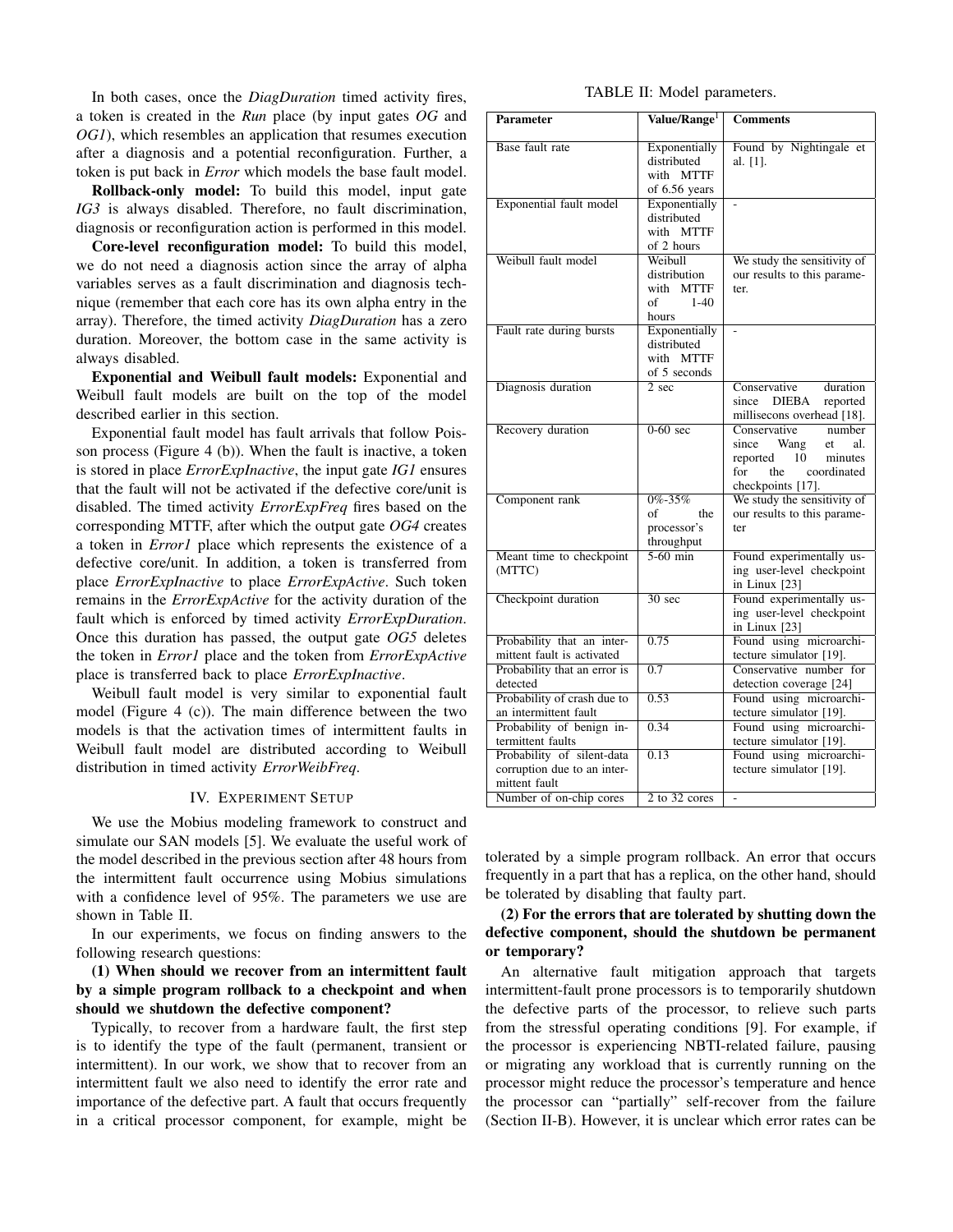tolerated by temporary shutdown of the defective components.

(3) What is the granularity of the disabled component that maximizes the processor's performance?

Traditionally, a processor that is diagnosed with a hardware error would be replaced with another hot or cold processor (hot/cold swapping) [9], [21]. Another recovery approach is to reconfigure the defective processor and facilitate "graceful degradation" where *only* the defective core or microarchitectural structure is shutdown [12], [22], [25]–[27]. In the latter approach, the remaining operating parts of the processor can be used after the shutdown of the defective part, hence, a processor would function with degraded performance. We show that the granularity of the error location (in addition to the error severity) is an important factor in choosing the right recovery action.

To evaluate the relative importance of the disabled part of the processor, we propose a new metric that we call *component rank*. We use the term component to refer to a microarchitectural unit or a core in a processor. Component rank is the maximum percentage of processor useful work that is lost when the corresponding component is disabled upon error recovery. For every component in the processor, we can calculate its rank as follows:

- 1) Components are assigned a rank of 0% if they (a) have a replication component which is rarely used or (b) can be replaced or repaired using low-cost techniques.
- 2) Components are assigned a rank of 100% if they are critical for the workload executed by the processor such that the workload cannot be executed without such component.
- 3) The rest of the components are assigned ranks that depend on how much useful work will be lost if such component is disabled. To estimate such loss, one can use Amdahl's law<sup>2</sup>, which states that the speedup (or slowdown, in our case) of a program depends on how much of this program is improved (or downgraded, in our case).

To evaluate the useful work, we divide the work that can be done by the reconfigured processor (the work lost in a reconfigured processor depends on the rank of the disabled component) by the work that can be done by a healthy processor with no disabled parts.

# V. RESULTS

In our first set of experiments, we run two recovery scenarios (rollback-only, unit-level reconfiguration with both temporary permanent shutdown) for the three fault models described in Section II. In this experiment, we set the MTTC to 20 minutes, recovery duration to 30 seconds, MTTF for exponential fault model and Weibull fault model to 2 hours and component rank to 5%. The diagnosis accuracy is 100% and diagnosis duration is 2 seconds. We assume that the recovery technique can shutdown the defective component upon successful diagnosis.



Fig. 5: Useful work for the different recovery scenarios using three fault models.

We plot the useful work in Figure 5. In the following discussion, we explain the results obtained from this figure in form of answers to the first two research questions described in Section IV.

# (1) When should we recover from an intermittent fault by a simple program roll back to a checkpoint and when should we shutdown the defective component?

The rollback-only recovery performs well for the base fault model in which there are no bursts of extreme failure rates. The only lost useful work (about 4%) is due to time spent to save checkpoints. However, the rollback-only recovery performs poorly for exponential fault model and Weibull fault model in which there are bursts of extreme failure rates. The useful work drops to about 63% for both fault models, on average. On the other hand, temporary or permanent reconfiguration of the defective component produces more useful work than rollback-only recovery by 25% for exponential fault model and 30% for Weibull fault model.

# (2) For errors that are tolerated by shutting down the defective component, should the shutdown be permanent or temporary?

Temporary and permanent reconfiguration have close gains in terms of useful work. However, permanent shutdown of the defective component achieves 2% more useful work than temporary shutdown. This difference in performance of the permanent and temporary shutdown is the result of the overhead of the fault distinguishing and restore-to-lastcheckpoint mechanisms that are continuously encountered for each error burst. Such overhead is encountered only once by the permanent shutdown scenario.

In the next experiment, we evaluate the impact of the relative importance of the disabled component on recovery by varying the rank of the defective component (see Section IV for more details about component rank). A low component rank may represent a microarchitectural unit, while a high component rank may represent a core in a processor or a critical microarchitectural unit.

We use the permanent shutdown recovery scenario since it

<sup>&</sup>lt;sup>2</sup>Quantitatively, Amdahl's law states that if a part  $p$  of a program is sped up by s then the program overall speed up is  $1/((1-p) + p/s)$ .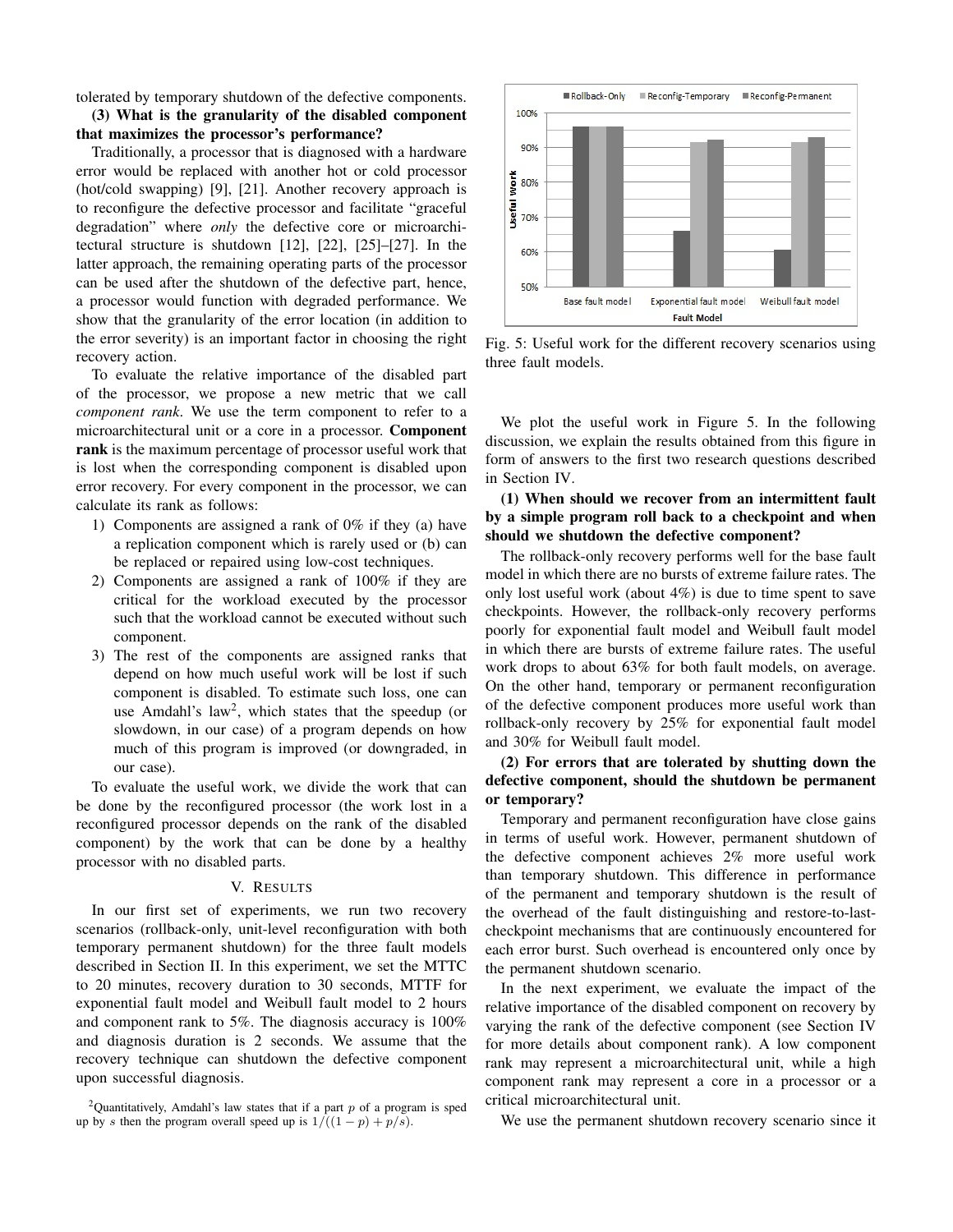

Fig. 6: Useful work for different ranks when permanently reconfiguring a defective component.

generates the highest percentage of useful work in the previous experiment. The rest of the experimental setup is similar to the previous experiment.

By analyzing the useful work generated by a processor after permanently shutting down a defective component with different ranks, we answer the following research question:

# (3) What is the granularity of the disabled component that maximizes the processor's performance?

The smaller the granularity of the disabled component, the more useful work that is achieved after processor reconfiguration. This can be done by disabling the defective microarchitectural unit rather than disabling the entire defective core. For this particular experiment, we find that disabling a component with a rank of 35% or more in the permanent reconfiguration recovery scenario has similar effects on useful work to the rollback-only recovery technique in which the defective component is used together with functioning components. We illustrate this result with some real-world examples.

**Example 1:** A 4-core processor is used to run floating pointintensive application. This processor has one floating point unit (FPU). Assume that an intermittent fault (that follows Weibull fault model) affects the FPU. The FPU has a rank of 100% as the processor is deemed unusable upon FPU shutdown. Therefore, a rollback-only recovery scenario is the most beneficial recovery in this case.

Example 2: A 4-core processor in which each core has two load-store units (LSUs) is running a highly parallel memoryintensive program that is using all the 8 LSUs for 60% of the time. An intermittent error that follows Weibull fault model with an MTTF of 2 hours affects one of the LSUs. According to Amdahl's law, the useful work will be degraded by 19% or  $1/(0.4 + (0.6/0.125))$  upon the defective LSU shutdown. Hence, the component rank in this case is 19%. Based on Figure 6, since 19% is less than the threshold of 35% for such intermittent fault rate, the best recovery option for this case is a permanent reconfiguration.

Example 3: Assume that the same processor described in the previous example is used to run a memory-intensive



Fig. 7: Useful work for the rollback-only recovery using Weibull fault model with variable MTTF.

application that uses 4 LSUs for 60% of the time. Moreover, suppose that the processor experiences an intermittent error that affects one of its LSUs. It is highly unlikely that shutting down such unit will cause any loss of the useful work. Therefore, the component rank in this case is 0% and a permanent reconfiguration recovery scenario is recommended.

# *A. Sensitivity analysis*

In this section, we study the sensitivity of our results to MTTF, MTTC and recovery duration for the rollback-only recovery.

Unless otherwise mentioned, the experimental settings are as follows: Weibull fault model is used with MTTF of 2 hours. MTTC is 20 minutes, the recovery duration is 30 seconds and the diagnosis accuracy is 100%.

Mean Time To Failure: In this analysis, we evaluate the useful work for the rollback-only recovery. MTTF in this experiment is varied between 1 to 40 hours (Figure 7). Intuitively, the more frequent the error becomes, the less useful work that is accomplished. This is due to the time needed by the recovery and the loss of computations that are not checkpointed. *As a general rule, if the intermittent error is frequent enough such that its effect on the useful work outweighs the rank of the defective component, then such component should be disabled. Otherwise, the system can continue exploiting the stored checkpoints to recover from the infrequent failures.*

Mean Time To Checkpoint: We now plot the useful work for the rollback-only recovery with variable mean time to checkpoint (Figure 8). Although storing a checkpoint every one hour reduces the overhead of checkpointing, it degrades the accomplished useful work. This is because more work is lost when a failure occurs. Moreover, although reducing the MTTC decreases the overhead for each checkpoint due to less amount of data being stored, there is a fixed overhead of each checkpoint that results from the context switches between the running program and the checkpoint mechanism. In our experiments, we rely on previous work to choose an MTTC of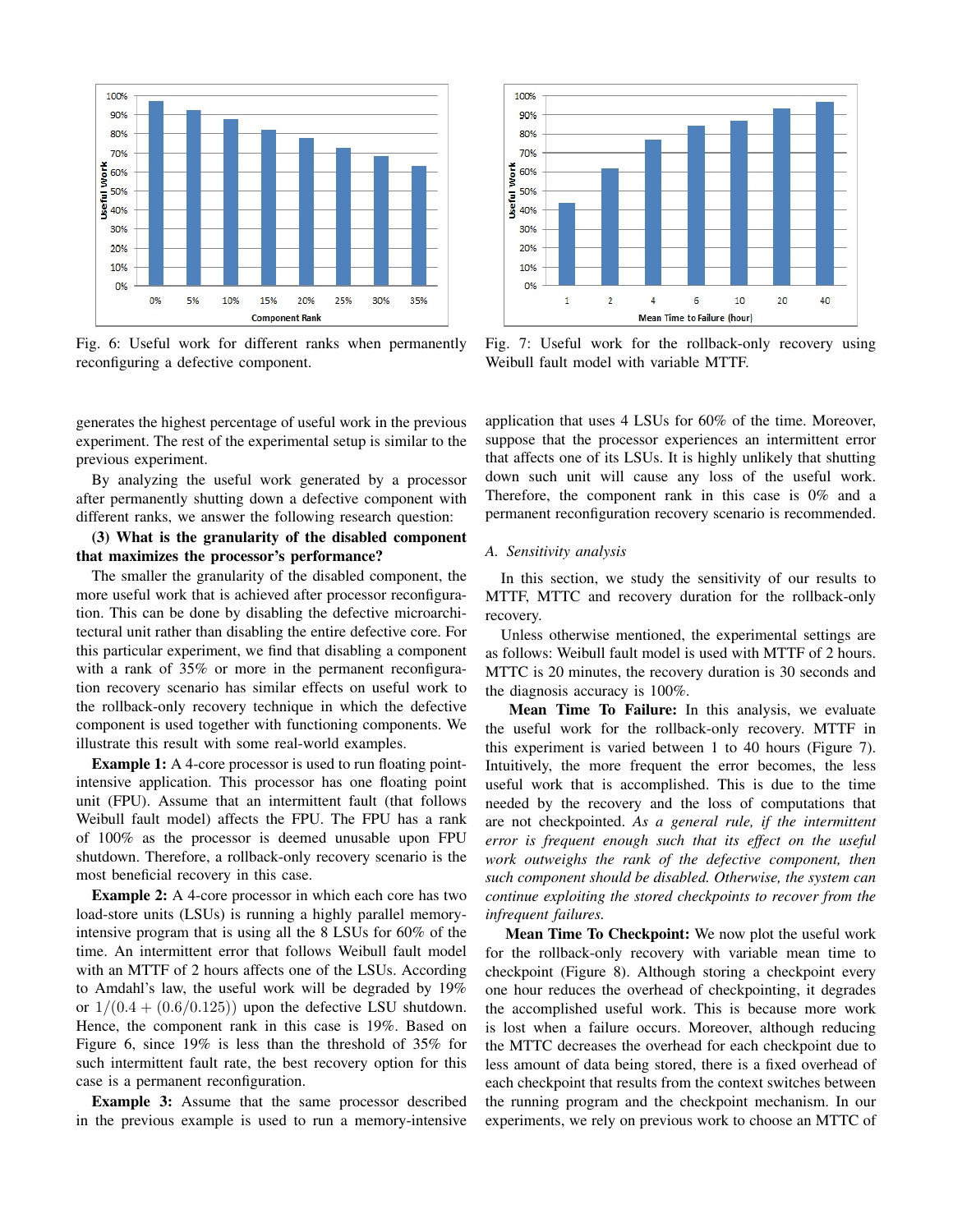

Fig. 8: Useful work for the rollback-only recovery using Weibull fault model and variable MTTCheckpoint.

20 minutes, which serves as a balance between the checkpoint frequency and the overhead associated with the mechanism.

*Therefore, if a processor is encountering frequent bursts of intermittent errors and reconfiguration is not possible, then one can reduce the mean time to checkpoint to increase the processor useful work.*

Recovery duration: In this experiment, we evaluate rollback-only model with variable mean time to recover. We measure the useful work (figure not shown due to space constraints) of the processor. We find that the useful work is only marginally affected by the recovery duration.

## VI. DISCUSSION

To shed some light on the applicability of our model to real processors, we discuss the assumptions we made in our model and the impact of these assumptions on the results we obtain from our study. The assumptions are as follows:

(1) The model does not take into account correlated faults, or faults that appear in units that form a "hot spot" in the processor, for example. Note that hot spots that consist of multiple close by microarchitectural units usually occur much faster than chip-wide heating [28]. There are multiple factors that result in an intermittent fault triggering diagnosis and recovery techniques: (a) the error has to occur despite the power and temperature management techniques (e.g. HotSpot [28]), (b) the error must manifest itself to the program and bypass the architectural masking, such as two timing errors cancelling each other, (c) the error must propagate to the program, cause erroneous behavior and bypass the instruction-level masking, (d) the error must happen frequently enough to be distinguished as intermittent and (e) the error must happen frequently enough that it triggers a reconfiguration technique. In our analysis, we model factors c, d and e, but we do not model factors a and b (as we assume that only one microarchitectural unit is affected by an error). If multiple units expose an intermittent error to the program, then this means that more advanced error discrimination and diagnosis techniques should be applied in our model. Such techniques may impose more performance overhead and degrade the useful work before reconfiguring the core. Moreover, disabling two or more microarchitectural units may result in the core being unable to function properly so core shutdown may be more useful than unit shutdown in this case.

(2) We do not model errors that occur during program rollback to the last checkpoint. Errors that occur during this stage can be detected through error detectors; when an error is detected the program rollback can start over (assuming that the error will eventually stop and the program will not enter into endless loop of error detection and restarting). The effect of this process will be a longer rollover.

(3) We model the effects of inaccurate error diagnosis/reconfiguration by modeling the inaccuracies in diagnosis results (this can represent imperfect diagnosis technique or errors that affect a diagnosis/reconfiguration technique). In our model, we assume that after an incorrect diagnosis/reconfiguration the error will persist, therefore, the disabled unit will be enabled and error tolerance techniques will be applied again.

## VII. RELATED WORK

The fault recovery scenarios we study are inspired by recovery proposals in literature. For example, Schuchman et al. [25] (Rescue) and Shivakumar et al. [29] proposed to remedy permanent faults by exploiting redundancy at the microarchitectural-level to compensate for the disableddefective units. They both targeted hard faults. Romanescu et al. [12] proposed core cannibalization in which cores that are identified to be permanent-fault-prone are cannibalized to pipeline-stage parts. Then the functional parts of a defective core serve as a "supply of replacements" by other fault-free cores. They do not consider the impact of error detection, diagnosis, recovery and reconfiguration on the performance of the chip. Powell et al. [26] proposed core salvaging, in which the defective units in a core are disabled. The defective core falls into other healthy cores whenever the disabled units are needed. Meixner el al. [22] proposed to disable the defective units and to use application detouring. Detouring is to convert instructions that use the defective units to equivalent instructions that use healthy units only, where possible. This conversion is done using binary translation layers. Both [26] and [22] target permanent faults. Wells et al. [9] proposed to recover from intermittent errors by disabling the core and letting it cool down for sometime. Their rationale is that some intermittent faults might be induced by fluctuating temperature and voltage, and hence if a core is shutdown for a while then its temperature and voltage would stabilize.

Intermittent faults, in particular, aging faults can be attributed to gate-oxide breakdown, NBTI, hot-carrier injections and electromigration. Srinivasan et al. [13] used RAMP [30] to model two recovery scenarios for aging-related errors. The first scenario consists of spare microarchitectural redundancy that will only be used when other units fail. The second recovery scenario involves using the existing (not spare) microarchitectural redundancy within a core and degrading performance gracefully as units fail. They also consider hybrid models of